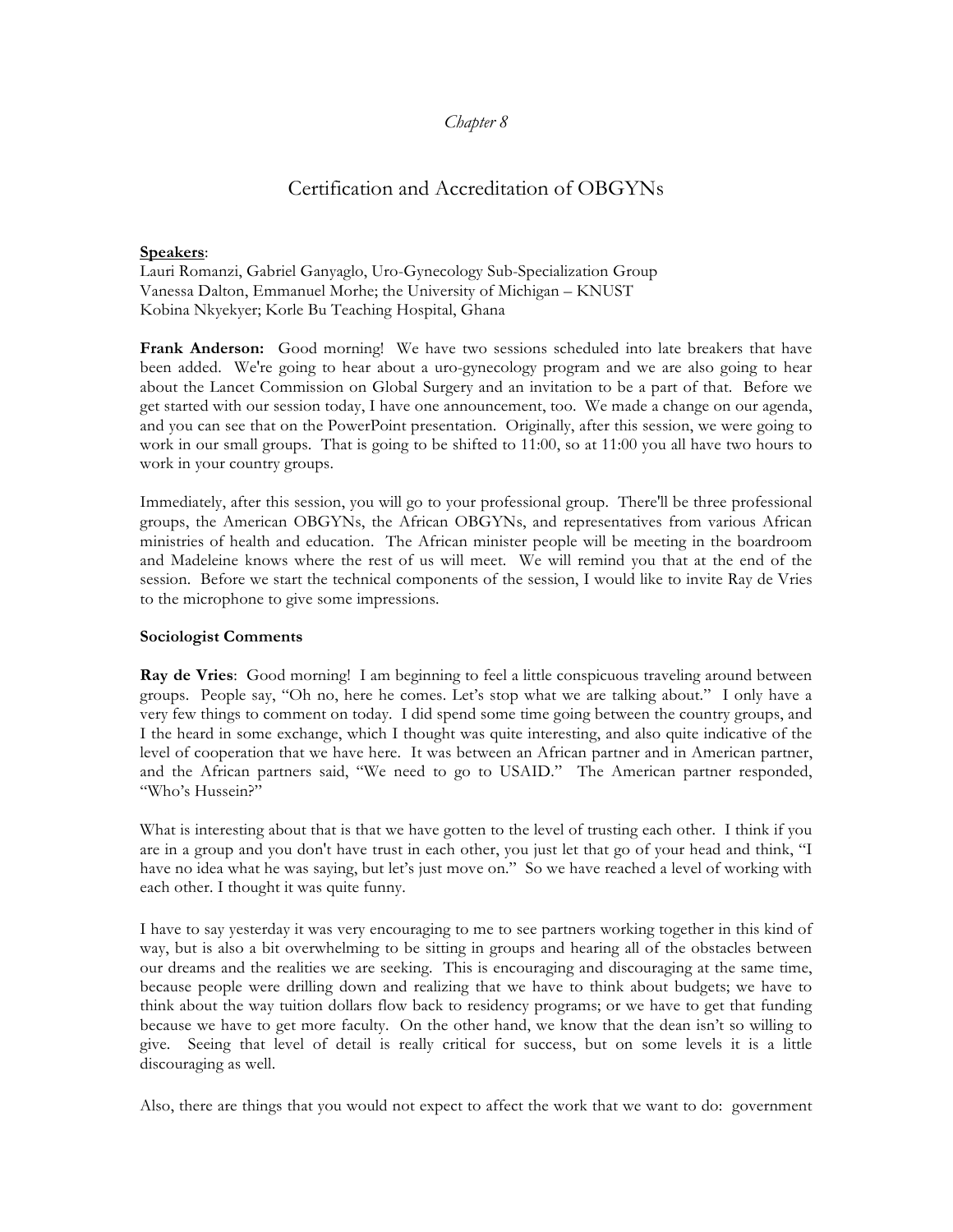policies on pensions, which affect the way caregivers decide, "Should I stay in the country or should I leave the country?" Things like hiring freezes that really put pressure on caregivers, and those sorts of things. We heard a lot both in the plenaries but also in the country groups about how histories of displacement ripple through and affect what we want to do. But in the end, I have to say, it seems to me that the worksheets are actually working. For some of you, it may seem a little too heavy-handed or little too patriarchal, but listening to people it seemed as if people are getting into the important, detailed questions.

Just a final word, and this is more of a general word, because I'm not saying that I saw this at all. An insight from sociology is that when people work together in organizations, they often have what we call goal displacement. That is your original goal gets displaced by immediate goals. That is often reflected in misplaced metrics. I'll give you a couple from my own university. We often at the University of Michigan make public where we stand in getting NIH dollars. Are we fifth? Are we second? Oh we move moved from seventh to fifth. This is how many billions of an NIH dollars we got. That is goal displacement, because we get the money to do good work in the world, but now at an administrative level, the goal is, we want to move out to third. There's no question of what we are using that money for. Are we doing the good work that this money is intended to do? Let's talk about, "That's the real goal, but we displaced that goal." I think that is the danger working in any type of interdisciplinary cooperative activity.

I have a graduate student who did some work looking at interdisciplinary collaborations, and she distinguishes what she called artificial collaborations from natural collaborations. The basic difference gets to this displaced goals, that in artificial collaborations the secondary goal becomes primary. That is, my Dean needs to see me bringing in grant dollars; I am going to join this project. I do have something to contribute to it, but my real goal is to garner something for myself that I can then use to display my productivity. Compared to interdisciplinary collaborations where people say, "We really care about this, and our primary goal stays our primary goal." Secondary goals are required but the focus isn't lost. It tends to be true that the artificial collaborations don't get really far, and that natural collaborations do. So far, although we all struggle with this balance between the two kinds of goals, it seems that we're keeping our eye on the goals here. At this point, I am a little tired, but I'm also encouraged. Thanks, everybody.

**Frank Anderson**: Thanks, Ray. It's been great to have Ray here, hasn't it? To have that perspective and have some reflection? Thank you, Ray - it is great having you here. And, Dr. Danso, can you make a comment?

**Kwabena Danso**: Good morning once again. I think that so far the enthusiasm has been kept up and going around the African group in the Zero Room yesterday. I had a lot of positive feedback and it is encouraging. I think the enthusiasm is there. What we request is that we do continue that enthusiasm, carry it back home, and do whatever it takes to see this initiative and objective realized. So far, I would say we are doing well. I would thank you all for that.

### **Uro-Gynecology Sub-Specialization Presentation**

**Frank Anderson**: In our first session today, we are going to be talking about certification in general and talk about some models of sub-certification and sub-specialization. This morning we have Anyetei Lassey and Lauri Romanzi, who will talk about an effort in uro-gynecology. Dr. Lassey is a member of the West Africa College of Surgeons and also a member of this uro-gynecology group.

**Lauri Romanzi:** Good morning! I'd like to thank all of our colleagues at the Kwame Nkrumah University, the Gates Foundation, and the University of Michigan for making this possible and giving FPMRS to be presented here, because it is a bit of a challenge. We are presenting today with Africa's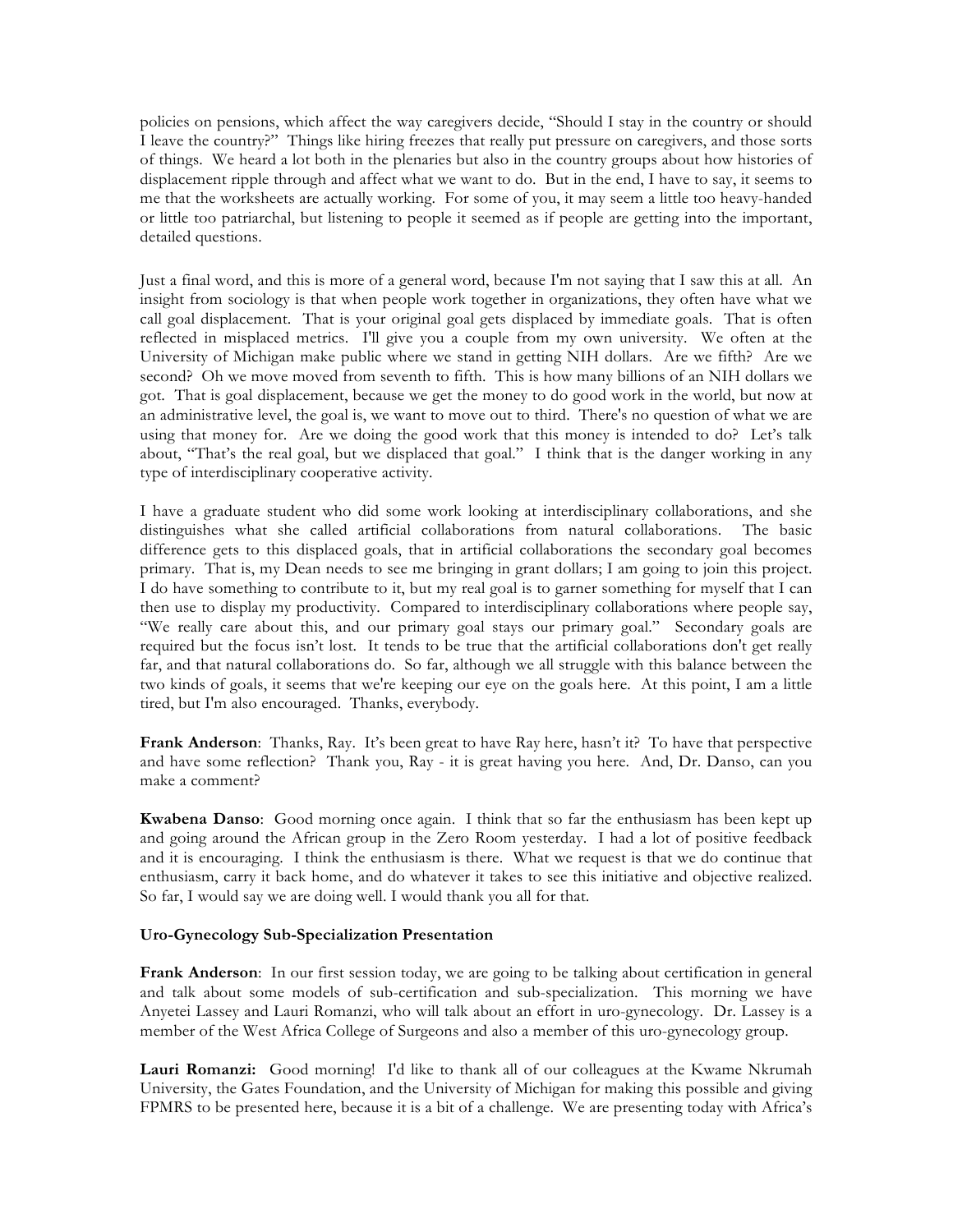first formal uro-gynecology fellow, Dr. Gabriel Ganyaglo, with regard to this issue. How do you build FPMRS capacity in Sub-Saharan Africa? It is a bit of a challenge. Most of the funding comes from government organizations and NGOs that are focused solely on obstetric fistula. Obstetric fistula is a compelling issue. It is a morbidity that is related to a common maternal mortality, which is obstructed labor.

Obstructed labor either kills the woman, or if she survives, we all in this room know that she will suffer any number of horrific morbidities, with one of them being fistula. Fistula women traditionally did not get any attention. They had no money; they were the poorest of the poor. In 1996, thereabouts, when the WHO and the UNFPA began to focus on fistula as a silo-funding project, it was necessary, it was time. It has been very successful.

As a system has matured, what we find is that if you listen to the doctors that you are training, and if you look at the women in those communities, what the doctors want and with the community needs is full service female pelvic medicine and reconstructive surgery. This unfortunate pneumonic is the new term for uro-gynecology. It comes from the American Board of Obstetrics and Gynecology; I apologize for it, but we will refer to everything uro-gynecologic as FPMRS moving forward.

I had the opportunity to work with this fabulous general surgeon in Togo, Dr. Edwe Sewah. We did fistula repair for a few weeks on mercy ships, and then did a site visit to his hospital, a regional hospital way up-country that serves 600,000 people where the gynecologist had died the year before and all of the gynecologic issues fell onto him. The third thing his regional director said to me after, "Thank you for making the ten-hour journey; can I get you a cup of tea." We are so glad that Dr. Sewah has fistula skills now; we are sure they will be of use to the community. But really we have a much bigger problem with prolapse. "Is there anything you can do to help us with that? We know we are not doing a good job." This has been a challenge, because the answer typically has been no.

The traditional or the common wisdom for fistula was that there were approximately 2,000,000 women with fistula roaming the globe, most of them in sub-Saharan Africa and Southeast Asia. We now have some very recent data coming out of the London School of Public Health, more realistic, data-based numbers that show it is probably a little over one million with an annual incidence of 6000 per year. Keep this number in mind as you look at the data coming out of Pakistan. We have new data showing an annual incidence of fistula around 6000 per year and the entire fistula funding has matured to the point that it now has its own map founded and funded and maintained by three very powerful funders in the world of fistula care, who are still focused on the silo-funded model. Silo-funded model means you are only funding one clinical entity. For instance, cleft palate, and all you will pay for is cleft palate. Fistula; all you will pay for is fistula. Does everybody in this room understand what I mean when I say silo funding?

We have necessary care being rendered in all of these areas where fistula is a very big problem. On the flip side of all of this funding is that we see almost comical demonstrations of the misfiring of this concept of silo funding. Depending on which official document you read, the alleged incidents of fistula in Pakistan is anywhere from 5000-8000 new cases per year. The latest data tells us that we have 6000 worldwide. The Pakistani numbers in retrospect are interesting. In response to this, the UNFPA built seven fistula-dedicated centers, where only fistula care can be rendered. My colleague, Dr. Samya Hussein, who is a medical student looking for a project at the time, took three days to figure out that after seven years of the first fistula center opening, five years from the last center opening, all told, with over 200 full-time clinician employees, these fistula-focused centers that won't do anything else were doing a whopping five cases per center per month.

Why aren't these centers full of fistula patients? It is not the focus of this talk, so I'll move through this quickly. But either our numbers are wrong, and/or remaining barriers to care need to be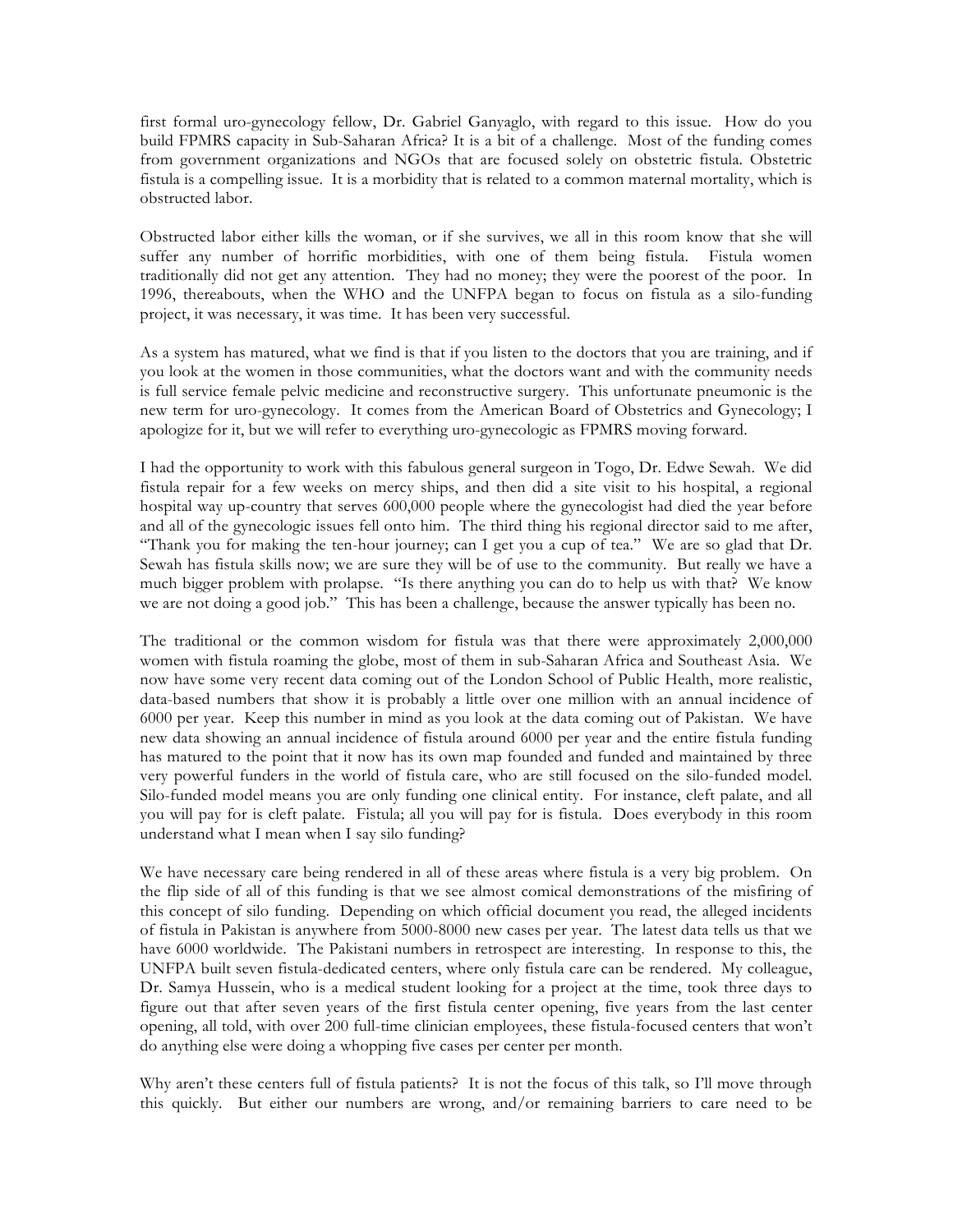addressed. I think the most disturbing thing is that nobody knew of this. A medical student brought it to everybody's attention at an appropriate forum, and according to her, two years later nothing has changed. The easiest thing to do with these centers is to open the doors and expand the focus to other female pelvic medicine issues of which there is a great need. We have several published studies out of Pakistan in outpatient literature showing that they do in need have significant issues of unmet need for women with urinary incontinence and pelvic organ prolapse, and yet, the marketing focus, we will call it, remains on fistula and only on the tragedy of fistula to the exclusion of other female pelvic conditions. Symptomatic fecal and urinary incontinence and pelvic organ prolapse in lowincome and middle-income nations is also a significant issue for women. Many of the low-income nations are known only for their fistula issue. Ghana has since graduated into the middle-income category, but be that as it may.

Some of it is prevalence; a lot of it was hospital based. This was a very loose meta-analysis with a lot of difficulty comparing data sets as you can imagine. We will take it for what it is. Which I think since they took the time to do these papers in these resource-challenged settings, the methodology we can say wasn't the most rigorous, but the fact that it was done speaks to an unmet need. They would not have done it if they were not trying to demonstrate something they know their community needs. I think perhaps, we might look at it that way.

I would like to point out a bit of an apartheid issue going on. For the big funders – the WHO, the UNFPA, the USAID – if a woman has prolapse and she is in Asia, then they are ready to pay for it. In Nepal, it is recognized that pelvic organ prolapse is a big issue in the western region of the country. UNFPA has not hesitated to fund it in full. In addition to their ongoing funding, which has always been present, for fistula care. In the same office, you have one desk and one officer for prolapse funding, and another desk and another officer for fistula funding, existing side by side, without any conflict and without any reticence or hesitation.

I conducted a regional needs assessment for UNFPA Afghanistan that took several months. They wanted to streamline access to fistula care. What we found in each of these regions is that they have an issue with fistula, which has been difficult to document between the geography and the ongoing conflict; it is not an easy recipe for prevalence studies. But there are some fistula patients in Afghanistan.

However, to a doctor, at every single site, what came back to us on this assessment was that they are looking for full-scale FPMRS services. That is what we took back to the UNFPA office, and they said, "Fantastic! Let's do it." They couldn't embrace it fast enough, and yet in Sub-Saharan Africa, the exact opposite is true. There is a lot of resistance to expanding fistula funding to include FPMRS, despite the fact that there is a prevalence and need. It is illustrated very well in the Democratic Republic of Congo, where Dennis McQuage, the founder of Panzi Hospital, has had no problem getting funding for fistula patients and women who are victims of gender-based violence, but has been fighting constantly for the prolapse patients who show up at a ratio of 3:1 compared to fistula patients. In their fistula outreach centers, they will routinely do 30 fistula cases and turn away 80-100 prolapse patients for lack of funding. Lack of funding. And these women leave in tears.

So what can we do? Well, you can take the silo model and tweak it a bit and say, "We are finishing at four but we might take some cases after four on our own time. Are you okay with that?" And they typically say, "Sure, go ahead. Just don't put it in your report." The sustainability of that is completely dependent on your trainees. These are my two trainees in Somaliland who are very devoted. When you do that, you can double your caseload, which is excellent for training and sustainability for the community. This is just a synopsis of six months of work.

Dr. Ganyaglo, will you please come up? We have other sustainable models which are emerging and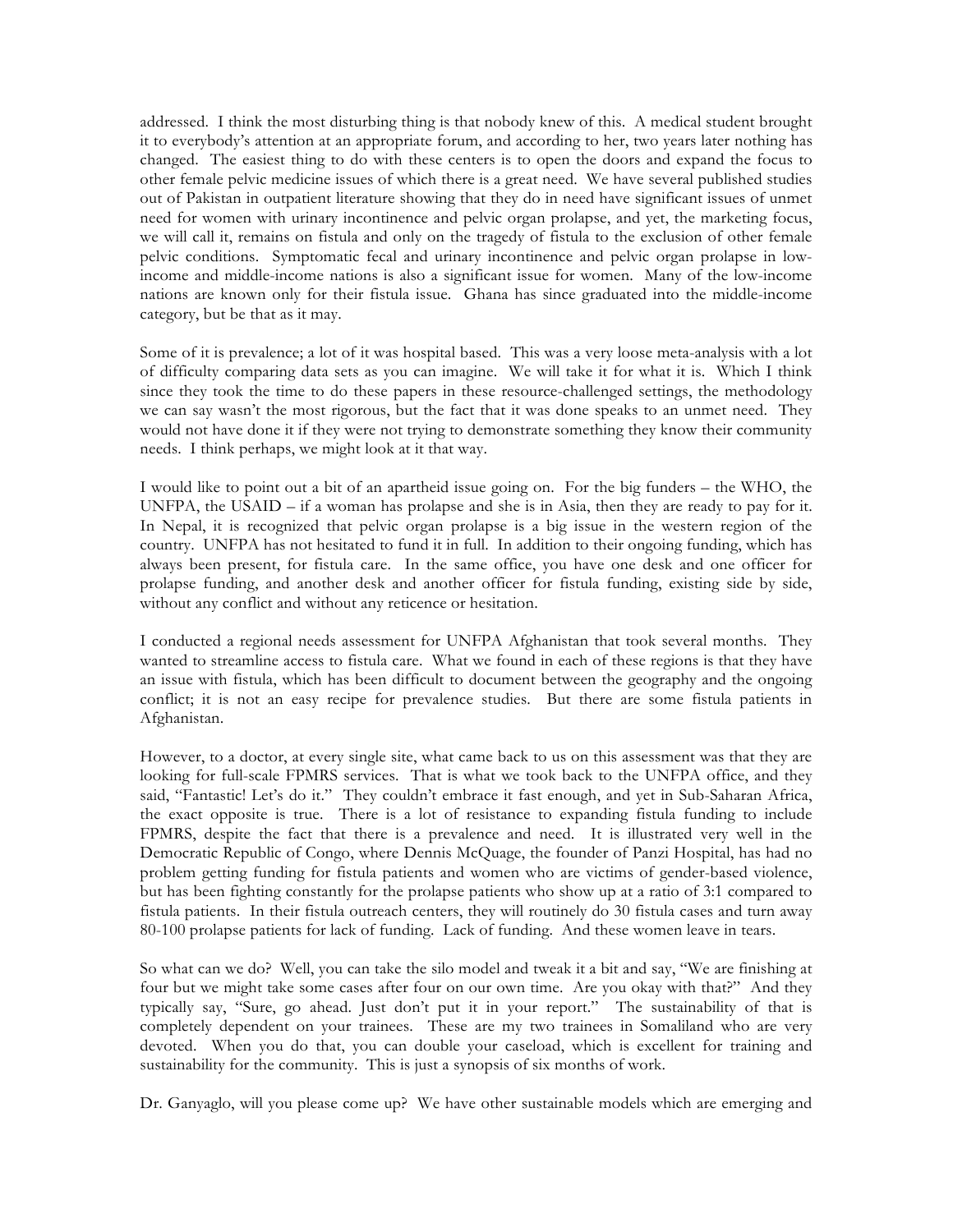we are very proud the announce the initiation of a fellowship here in the Ghana College of Physicians and Surgeons. Dr. Ganyaglo is the very first fellow. This is a highly sustainable model started by the Ghanaians who have invited the International Uro-Gynecology Association to facilitate the development of the program.

**Gabriel Ganyaglo**: Thank you very much Dr. Romanzi for this opportunity. At the inception of the Ghana College, the concept of subspecialty training as a fellowship program was born. Professor Lassey who was introduced earlier and Professor Okariado who was also in the audience were tasked to develop a curriculum for this program. It took a lot of work and eventually the product was based on the Royal College module. So far, we have trainees up to module three of the program. We only have modules four, five, and six to complete. Hopefully, by the end of this year or early next year should have our first products completing all the modules for the training. The key thing for this curriculum is that the focus is on the fellow also providing general gynecological services. You can see our needs, the Mampong needs in the country are not at the level where you sit in your small corner just doing female pelvic medicine reconstructive surgery. So it is important for us and it is part of the curriculum. The key also is that it is based on what we need not on what has been proposed by either ACOG or the Royale College. It has adapted to suit in-country needs. Dr. Romanzi has been very instrumental in insisting that it should be a Ghana-based program and so far, that is where we are. Professor Nkyekyer will be talking about certification so you get to see it has all been adapted to suit the Ghanaian needs.

How did we get it all started? After the first visit by Dr. Romanzi and another colleague from the International Urogynecological Association, last year we started the program. So far we have had six faculty come in. I wish they could come more often but they are very strict recruitment criteria. Dr. Romanzi is particularly very strict on that to be sure that we get the best of the best coming to teach us this course. You don't get opportunity to come and tour the country in the name of coming to teach in the program.

So far, I believe we are around the quality assurance bit. Her presence here makes her the sixth faculty to come and from next week, she will be working with us in Korle-Bu Teaching Hospital. Do we need cystoscopy? Yes, yes, yes. After we have learned all of the surgical anatomy of the uterosacral ligament, then you want to begin to start looking into the void but without cystoscopy, that is a big limitation. Multi-channel uro-dynamics has been discussed. That hopefully may come towards the end of next year.

What about the other countries on the West African sub-region? There is a talk of collaborating with the West African College of Surgeons to follow the Ghana example of subspecialty training. We seek to make Ghana the hub of training in female pelvic medicine and reconstructive surgery, within the sub-region at least and then later on the entire continent. But how much do people know about female pelvic floor issues? Even at the Ministry level, knowledge is a bit doubtful, and talk about the rest of the larger community. We need to get into a drive of sensitizing people about the need to talk about female pelvic floor issues and encourage them to report for treatment.

Do we want to go abroad? Yes, but when? There is a lot of talk about that. Fortunately, we are still getting a lot of offers but at the International Uro-Gynecological Association together with Professor Lassey and Professor Okoriado will be the two to determine that. By and large, this has been the collaborative effort between the Ghana College of Physicians and Surgeons and the International Urogynecological Association. Coincidentally the co-chair for this meeting is also a uro-gyn, so we seem to have a lot of blessings in the confidences of faculties that are helping to start this program. I'll hand this over back to Dr. Romanzi.

**Lauri Romanzi**: Thank you, Gabriel. Another sustainable model is what we are doing with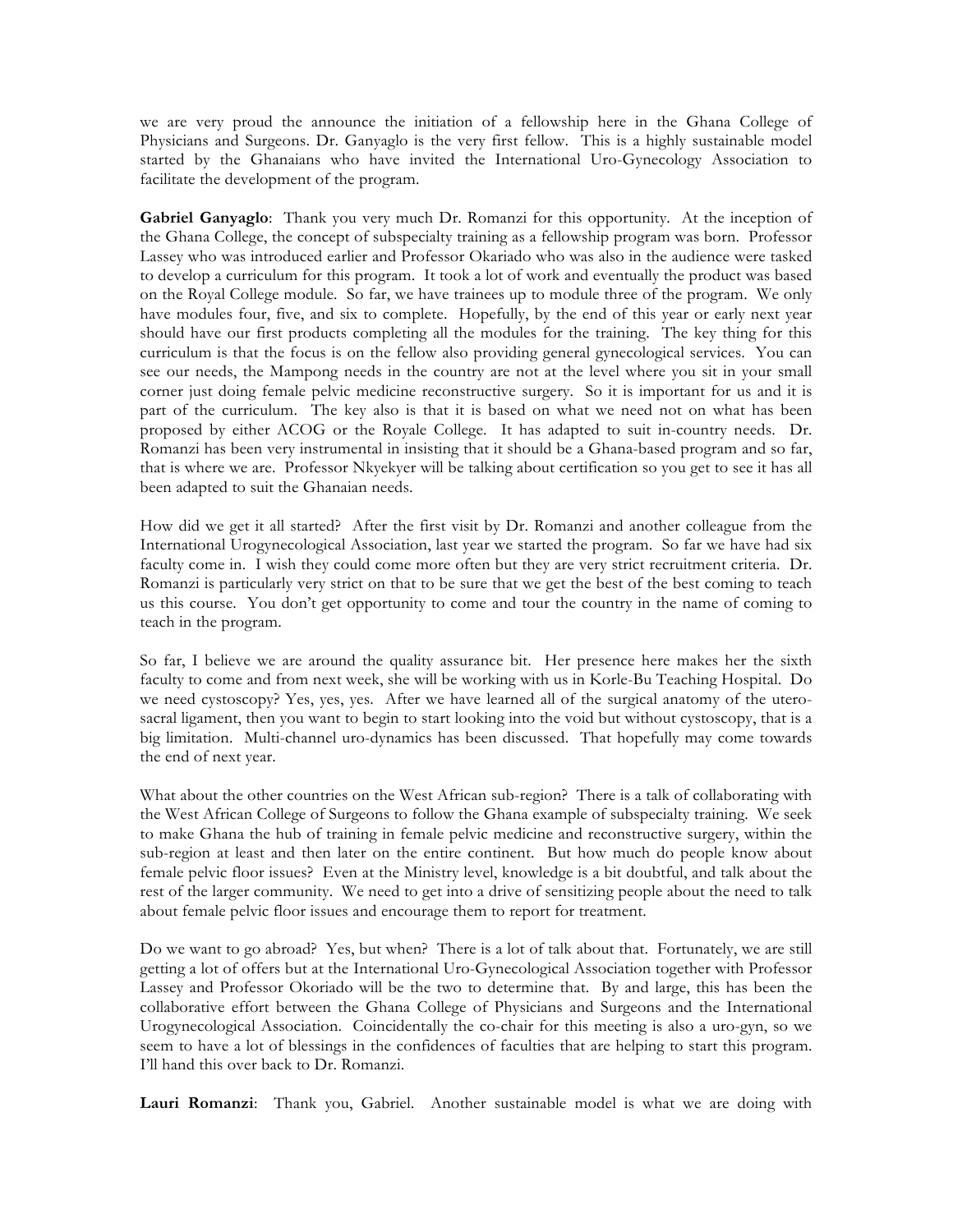Rwanda's Human Resources for Health, where there is funding for an embedded female pelvic medicine faculty specialist on site. Over the next year and a half we are borrowing from the silofunded model and are doing an intensive train-the-trainers model in a small group in the first phase, and in the second phase using the trainers to expand to a system of FPMRS access to care throughout the country. This is a small group, which is in so small. This is a key group of senior advisors and support. We have included a lot of nurses; I won't belabor the issue, but it is crucial when you're going to develop an FPMRS morbidities-based, high surgical volume service into a general OBGYN referral center, through the doors of the which roll by a never-ending cascade of mortalities: women hemorrhaging, women in sepsis, women with prolapsed cords, women with status epilepticus.

How do you get the FPMRS system up and rolling? If you don't invest in your nurses, it won't happen. Everyone on the team is also doing program development. Our two junior attendings are busy making amendments to guideline advisements through the Rwandan Society of Obstetrics and Gynecology for consideration by the Ministry of Health. Here are just a few of the guidelines that we have considered. We are monitoring this FPMRS system through a simple registry, the first part of it served as the facsimile of prevalence, the second part of which serves as a facsimile of quality assurance. We borrowed from the FIGO fistula manual to do an amended surgical skills assessment of fistula prolapse and incontinence over time. We are also doing private-public partnership. We are not too proud to go back to our silo funders and ask if we can have some supplies and some money and if we can do a little bit of don't ask don't tell. So far in the process, the answer has been yes.

Our three models are to use the existing silo funding and do don't ask don't tell FPMRS on the side. That's one method. The other method has been illustrated with the Ghana model. And another sustainable method is through the Rwandan HRH model. The underpinning to all of these approaches is to create a vision that is shared to get people to stop worrying about problems and thinking about what is possible. That allows your opportunities to come to the fore and I have to say, I got this from my source of all wisdom these days, Twitter! I've had great fun tweeting this meeting, and I hope you have, too. This is one of the most beautiful tweet avatars that think I've ever seen, so congratulations to you. Just last night – you know you get 140 characters so you have to be succinct – here comes Robert Gates, US tips on the business of medicine: no money no mission. I think we all understand that. And I think I'll leave you with some words of wisdom from one of the great thinkers of our time. For those of you who are not American, Will Farrell is one of our favorite comedians, who tells us, in case we don't already know, "every sixty seconds in Africa, yet another minute passes."

### **Family Planning Sub-Specialty Fellowship Program**

**Kwabena Danso**: Thank you very much. Now we will move to the next presentation given by and that is going to be given by a pair; Dr. Emmanuel Morhe and Dr. Vanessa Dalton. Dr. Emmanuel Morhe is from Ghana and Dr. Dalton is from the USA at the University of Michigan.

**Vanessa Dalton**: I think I'm going to do some introductions. I'm going to talk about another subspecialty fellowship program that started in Ghana. I was part of the University of Michigan team that helped facilitate this but I really just wanted to introduce a few people that have been the founders of this. One is Professor Danso, and this is Emmanuel Morhe, who is part of the first cohort of fellows who went through the family planning fellowship program here. Also, the other person we were really wanted to recognize for this is Tim Johnson, because, of course, his vision and his Ghanaian counterparts are really the reason why this all happened. Unfortunately, I'm disappointed that he did not make it. I just wanted to introduce Emmanuel Morhe and let him talk a little bit about what the program is and the process of both the curriculum and also how it has gotten integrated into medical education in Ghana.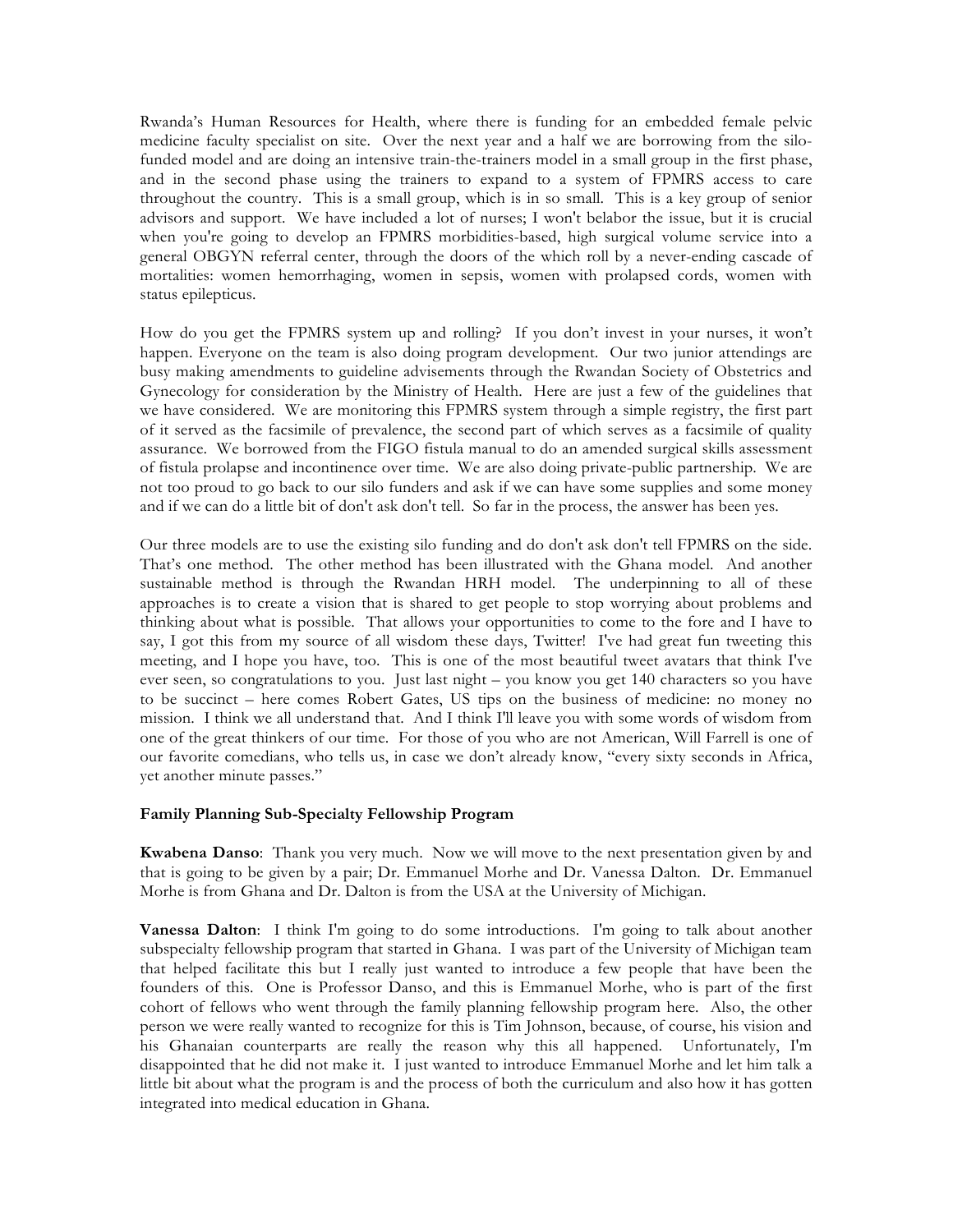**Emmanuel Morhe**: Thank you very much. The objective of this panel this morning is to discuss certification and accreditation. These are very important aspects of establishing a pre-service training program. I'm going to use the family planning fellowship program that was established in Ghana as an example. Like anyone seeking employment, there are basic questions that you need to ask before you get the employment. First, what institution where you trained in? Is that institution being accredited? Who has accredited that institution?

Then the next set of questions is: Has the person seeking the job completed training? If he has completed his training, has he been given any certificate? And who did so?

The third set of questions is, do you have the requisite license to practice?

Using the family planning program, I will present it and Professor Nkyekyer will follow and give details about accreditation. I'm just going to focus on our family planning program. With regard to the pre-service training, we all knew that it is the best way of addressing the inadequate human resource challenges that we face in sub- Saharan Africa. We know that pre-service training plays an important role in preparing new professionals and also strengthening the continuous medical education, and accreditation is very important. With regard to the family planning fellowship program, it was the first sub-specialist program of the Ghana College. It was started as an international family planning fellowship program, which was a collaboration between the University of Ghana and Kwame Nkrumah University, both in Ghana.

The goal is to reduce maternal mortality. The objective of the program is to build human resource capacity and to train highly skilled experts in the provision of family planning and reproductive health in Ghana. We know that accreditation is very important and therefore in order to get accreditation and certification, we need to get major stakeholders involved. There was early involvement of major stakeholders such as the Ghana College of Physicians and Surgeons, the Medical and Dental Council, the Ministry of Health, the Ghana Health Service, and local NGOs. Other people that were involved in the early development of this program included the training institutions at universities and then the teaching hospitals. There is also the involvement of trainers. Then we should not forget the potential fellows and residents who have been recruited in this subfellowship training program.

To begin with, there was a need to develop curriculum. As often said, we don't need to reinvent the wheel. Therefore, the planners went to the University of Michigan where there was an evidencebased fellowship program. That program has been very successful and has spread across the US. When we went to the University of Michigan and started studying their curriculum, there was an inter-disciplinary group of people who were from Ghana and went to team up with US experts, and they developed curriculum that was suitable for the country.

Then, the next thing was faculty training, because we need to put in a strong faculty in order to develop a very strong pre-service training program. These faculty are trained in two places in the US, and it involved clinicians, researchers, and public health officials who were selected from the two universities and various institutions in Ghana and were then sent to the US to have this training.

The training focused on leadership, clinical skills, teaching, mentorship, research methodology, and evaluation and documentation. Then they came back to Ghana and started the program. It was a two-year program and it began in 2008. And it began with two obstetricians and gynecologists who had the fellowship at the West African College. They were recruited into the program; two from the University of Ghana and two from Kwame Nkrumah University. They underwent training and the training was basically competency-based and it involved clinical skills training and development,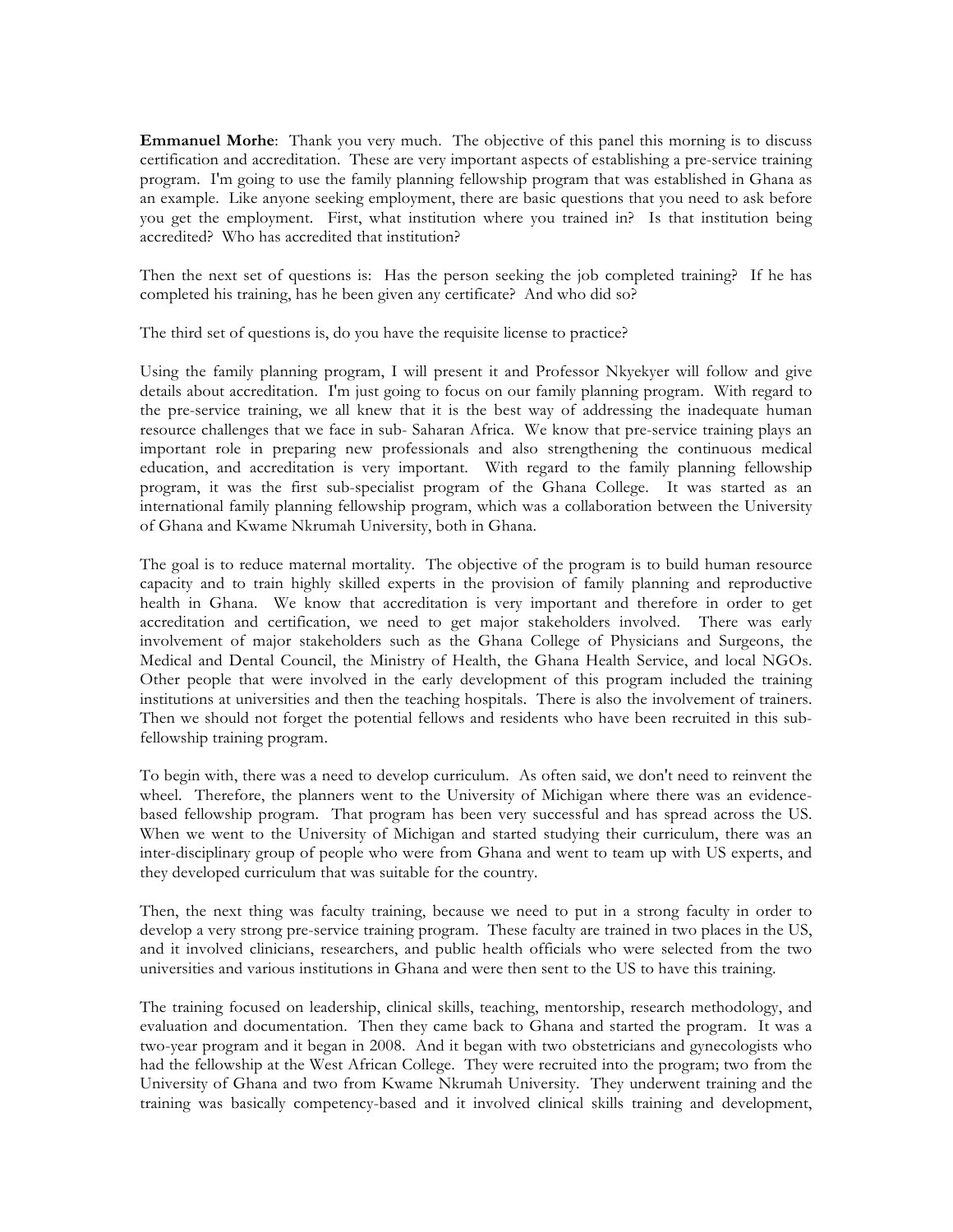research training and result development, with an award of an MPH degree, and leadership and advocacy skills and development.

After two years of training, the first cohort of trainees graduated from the program in 2010 and was then certified by the Ghana College of Physicians and Surgeons in 2011. Currently, we have eight fellows in the program who are being trained under the Ghana College of Physicians and Surgeons, because the Ghana College of Physicians and Surgeons took ownership of the program. Graduated fellows are already established in the medical council and offer services in various institutions in Ghana. Currently, five fellows are out of the program.

The first four inaugural fellows are all faculty members. One in KNUST, one in the University of Ghana, the other one is in the University of Ghana School of Public Health, and then fourth one is the founding head of the Department of the Tamale Teaching Hospital. The first fellow that has been produced under the Ghana College of Physicians and Surgeons is currently at one of the original hospitals.

Currently the graduated fellows are involved with so many activities. They provide the direct mentorship to current fellows, residents, medical students, and public health students. They also provide pre-service clinical and research training for medical students, residents, midwives, and nurses. They are involved in continued medical education, particularly serving as consultants for NGOs in family planning and reproductive health. They play a leading role in the conduct of research in the country.

One of the big achievements of the program was the development of the Public Health and Family Planning book. This book was written by some of the mentors of the program and some of the graduated fellows of the program. It was an attempt to put together various aspects of reproductive health. I must indicate here that it was one of the first texts in the Africa sub-region that tries to put together reproductive health issues in one text.

In conclusion, establishment of an in-country, pre-service training program is feasible in sub-Saharan Africa. However, it involves careful planning. It also needs committed leadership. Ownership of the program is good, but we must also remember that cost-sharing approach is important for sustainability. Long-standing collaborations as well as mentorship are very important for continuation of the program. I would like to give a special acknowledgement of several people who contributed to the successful establishment of this program. Thank you.

### **Ghana College of Physicians and Surgeons–Certification of OBGYNs**

**Kwabena Danso**: Thank you, and I think you agree with me when I say that we continue to re-echo one of the key messages that we gave at the Rome meeting. Collectively both American and African participants said, "Yes we can." There are evolving messages and evolving stimulation that, indeed, "Yes we can."

Let us have the other aspect of this panel: certification and accreditation from Professor Kobinah Nkyekyer. Professor Nkyekyer works primarily with the University of Ghana Medical School and he is the Faculty Chairman for the Ghana College of Physicians and Surgeons.

**Kobina Nkyekyer**: Thank you, Professor Danso. Good morning. I'm going to talk mainly on certification. My outline will be to give you some historical perspectives and look at the current certification mechanisms and also with the licensing involves. The training of specialists in Ghana before independence – just in case you don't know, we became independent in 1957 – and in immediate post-independence students were sent abroad, mostly to the UK, and then later to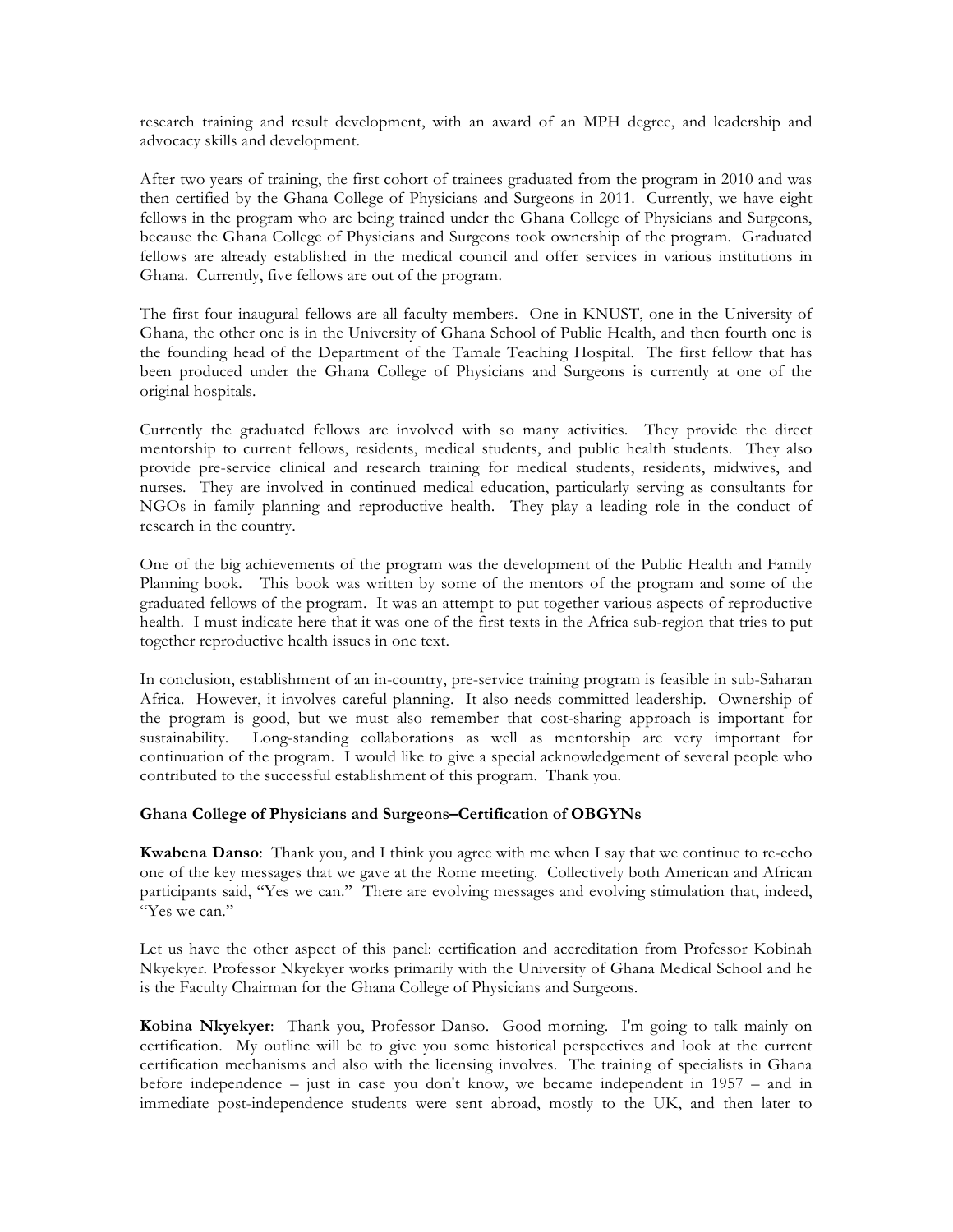Germany, and much later to the then Soviet Union, where they had their medical training.

On completion, some came back, worked for some time, and then returned to the countries they trained in for specialist training. Others continued with specialist training in the countries where they did the primary medical education. In 1962, the University of Ghana Medical School was established. This medical school graduated its first batch in 1969. In 1975, the KNUST was established. The specialist training in Ghana started around 1983 and we expected to graduate at least ten people.

What happened was that after the end of the first year of training, you took the part one membership of the Royal College of Obstetricians and Gynecologists. After another year or two, you were granted a scholarship to an institution in the UK where after another two to three years you were expected to have completed the full membership and then return home to provide service.

However, for various reasons, there was a problem of inadequate numbers of specialists and obstetricians and gynecologists, and then we had the Carnegie-sponsored OBGYN training program in 1989. This resulted in the full training of OBGYNs taking place in Ghana as opposed to the previous arrangement in which you have to go abroad to complete your training. That full training led to the attainment of the Fellowship of the West African College of Surgeons. Even though we have the West African College of Surgeons, it was felt that we also needed our own college. After some years of preliminary work, in 2003, the Ghana College of Physicians and Surgeons was established. That is currently the body that oversees all postgraduate medical training in the clinical areas. Candidates have the option to undertake the training in both systems or in either of them. In the meantime, two more medical schools have been established. The School of Medicine and Health Sciences at the University of Development Studies, Tamale was established in 1996, and the University of Cape Coast Medical Sciences was established in 2008. Indeed, it was only in August last year that the University of Cape Coast School of Medical Sciences graduated their first batch.

As far as the current certification mechanisms are dealt, I'll first talk about the situation with the Ghana College of Physicians and Surgeons. For entry into the program, you must have passed the primary examination of the college or any examination that is considered to be equivalent. And then you will go through an interview before entry into the program. Let me mention that when the whole thing started, we used to use the old system in which you pass an entry exam and interview, but we realized that it would be better if the candidates passed the primary exam before they entered, because in the previous arrangement, you came in and were supposed to take the primary exam at the end of the year. We thought that was a bit of a distraction.

Now you have to pass the primary examination, and after an interview you are admitted into the training program. After completing satisfactorily all rotations during the three-year training program, including the six-month rotation outside the teaching hospital, you take an exam. Of course there are other mechanisms for assessing progress through the training program. There is an exam, on the successful completion of which one is awarded a member of the College. The ministry appointed such a person as specialist obstetrician gynecologist.

The member is supposed to work a year outside of the teaching hospital and then can return if you or she so desires for the fellowship training. There is a two-year program in family planning and reproductive health, as we had mentioned which has been in collaboration with the University of Michigan, a program in uro-gynecology in collaboration with the International Uro-gynecology Association, the gyn-oncology in collaboration with the University of Michigan, and we have recently started what we refer to as a general OBGYN fellowship. For these fellowships, one has to write a dissertation, and an exam involves a viva in which there is a dissertation defense and then a viva over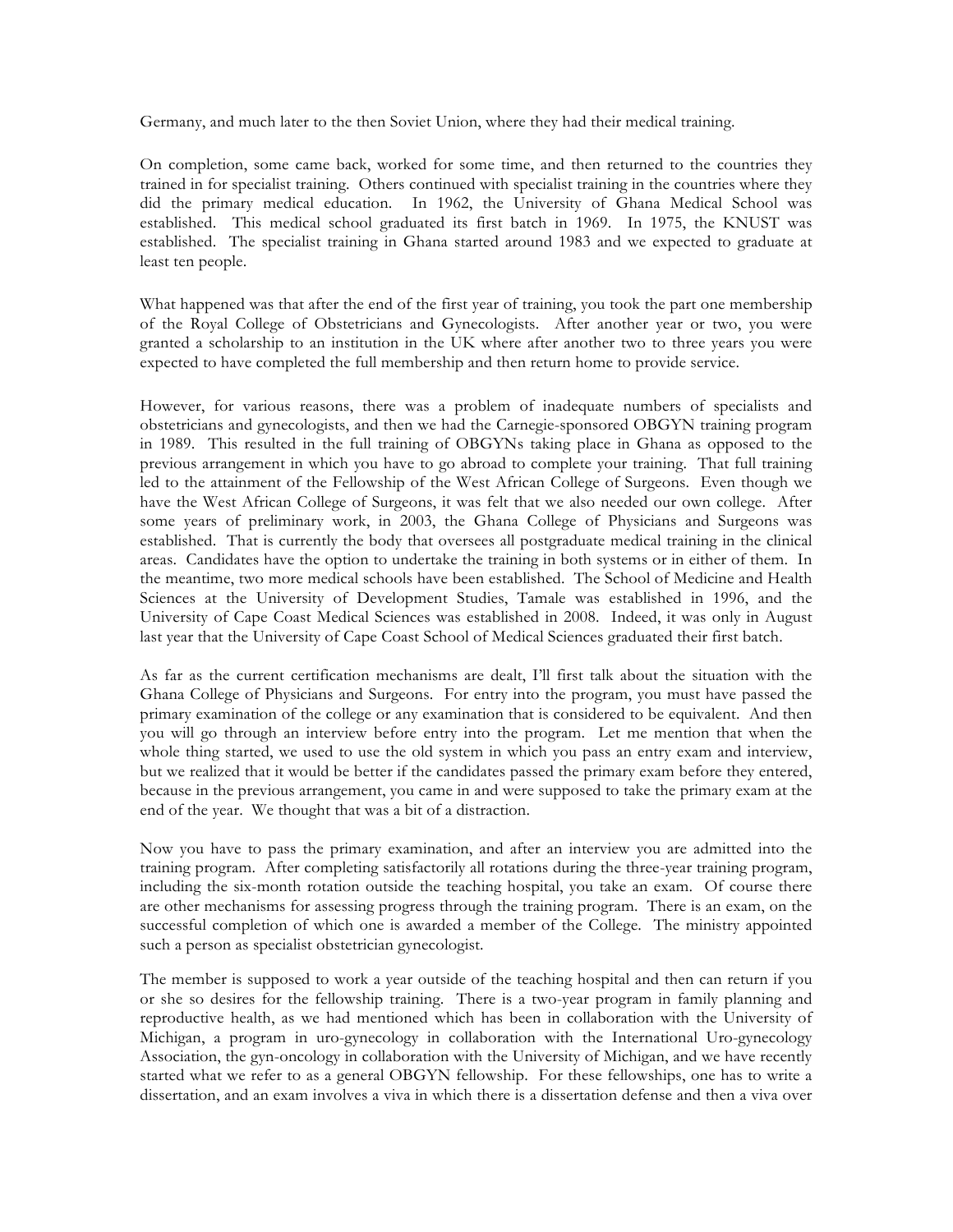general areas in that particular specialty.

Oral exam - upon completion one is a rewarded the fellowship of the College and becomes eligible to be appointed as a senior specialist. The fellow is appointed as a senior specialist by the Ministry of Health, and so is eligible for an appointment to the faculty positions in the medical schools. As far as the West African College of surgeons is concerned, entry requirements are the same as for the Ghana College. In the West African College, after the three-year training, you take in part one examination, which is made up of written and clinical examinations. For that you continue straight into the fellowship program. This is also a two-year training program, and you have a dissertation and a viva in which there is a defense of the dissertation and issues on general OBGYN. Again, the fellow is appointed a senior specialist and is eligible for faculty positions in the country.

If you qualify from outside, of course, there is the issue of validation in the education being recognized. If necessary you'll take an exam, which is made up of a written and oral components, and then you are given the registration to practice. I'll talk more about the Medical and Dental Council issues later.

If somebody has a qualification outside of the sub-region, then there is the place for the person becoming a fellow of the College by election. The qualifications the person has must be equivalent or considered equivalent to that of the College. He must have been qualified for at least three years, and he must have had one publication in a peer-reviewed journal. They must have contributed to the practice of the specialty in Ghana. This means that there are some people who come around and provide service in the community or are giving help with the affairs of the specialty in the college. Then the college requires two referees of good standing. I am insisting to add that this applies to Ghanaians. But if you are a foreigner, then you would have to be working in this country before you can apply for a fellowship to become a fellow by election. The same more or less applies to the West African college. For them, whether you are from the sub-region or not, you should have been practicing here for three years before you qualify for fellowship by election.

Let me quickly deal with the license to practice. The Ghana Medical and Dental Council has three types of registration: the provisional, which is for house offices or interns for that matter. For our purpose, especially since we get visitors, there is what is called short-term temporary registration. If it is up to three months, then you will be given a temporary registration without having to take an exam. But if it is going to be longer, then you have to take the exam that all who qualify out that this country would have to take. Of course, there is a full registration which you get after you have taken the exam. But I must say, in some situations if you come on the invitation of the medical school or a dental school, there is a provision for exemption for taking the exam for full registration. Thank you.

**Kwabena Danso**: Thank you, thank you Dr. Nkyekyer, this was quite insightful.

**Frank Anderson**: We also heard about the MMED program is the more prominent East Africa. I think we heard details about that, but we don't have a presentation on it now. This model takes a lot of people in the country to actually need certification and to have that ability. There are different models, but I think you can see this model also offers a country the opportunity to make decisions about how they proceed with specialists in this quite rigorous process that ensures that your specialists have achieved a certain goal. I personally think that helps with attention. From the outside it seems that that really helps with retention a lot, when you have worked very hard to stay in your country to become a leader in this life. So, thank you, Dr. Nkyekyer.

**Frank Anderson**: Blair Wylie had an announcement to make.

**Blair Wylie**: I am very inspired by the two presentations on subspecialty training. I am wanting to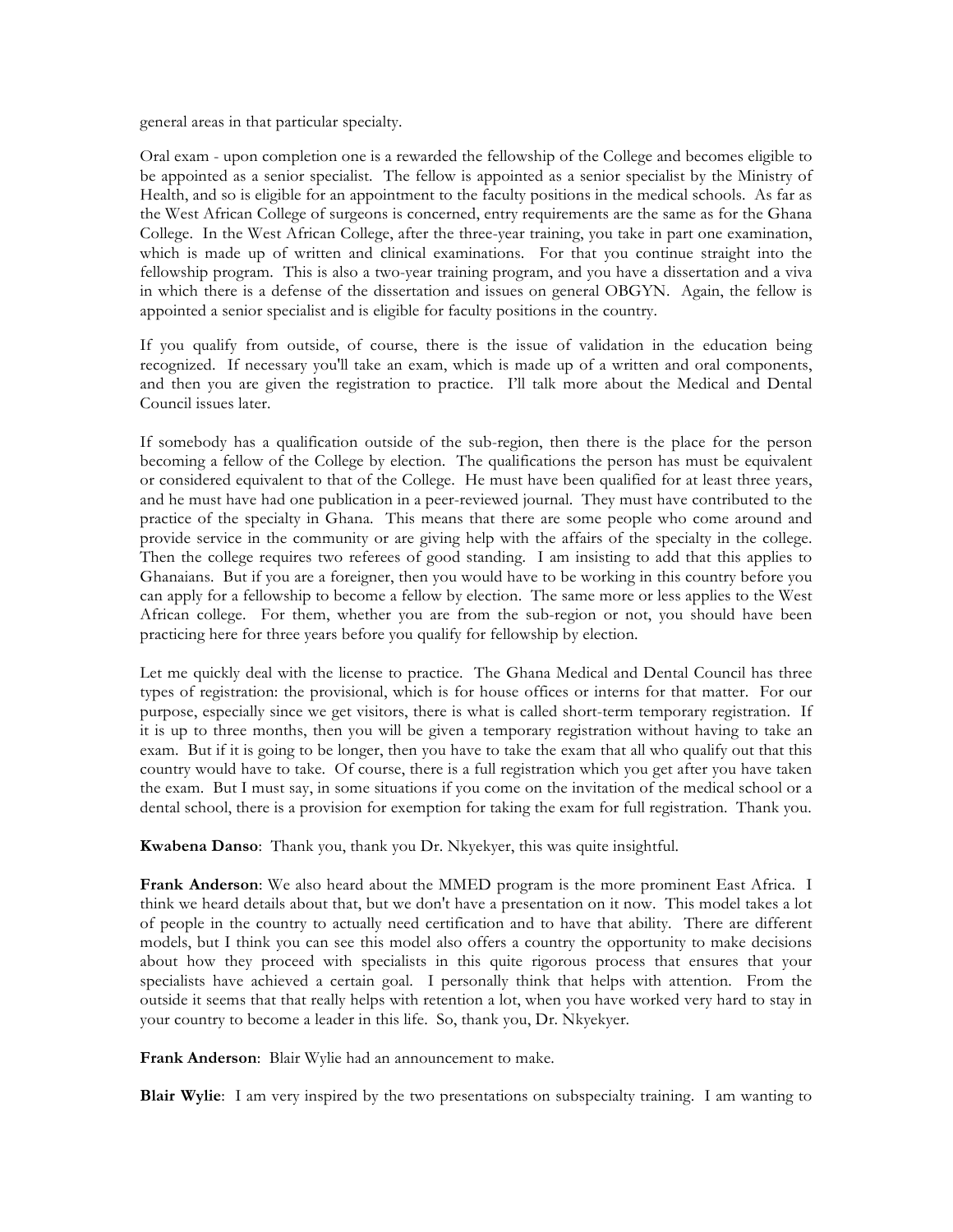get the act together for those of us who are in high-risk obstetrics and maternal and fetal medicine. Just an announcement that at lunch MFMs who are here, let's all meet together. Those of you who are trying to start programs in Africa, come tell us what we can do to help. Those of you who are pre-contemplative come together so we can replicate what has been done. Can I ask a question? Am I allowed to ask a question?

Those who are the established subspecialty training programs in Ghana, are those available to individuals outside the country? For example, could a Ugandan come to Ghana for FPMRS training? Could Africans from other countries come for subspecialty training with the knowledge that subspecialty training hasn't been established everywhere?

**Kwabena Danso**: Yes I think so. Well yes, provided that the person has the requisite qualifications and meets the conditions set out by the Ghana Medical and Dental Council. We had some trainees from the Gambia who did the membership and went back. One of them has applied to come back and do the uro-gynecology program. Obviously, it would be easier for people who have already done our training, but certainly in particular cases it should certainly possible to look at the situation and deal with it as it should be dealt with. That possibility is there.

**John Mulbah**: Thank you for that presentation from Ghana. My name is Dr. John Mulbah. I am also the Chairman for the Liberia Medical and Dental Council. I would like to learn from Ghana in the case where a student is returned from a country after an undergraduate training and you found out that the curriculum of that country does not meet the standard of the Ghanaian curriculum. The student has returned with the diploma of MD. How have you tried to handle this situation?

**Kwabena Danso**: This is a difficult issue. In fact, there have been a couple of instances. In that instance, the recommendation that came from the Medical and Dental Council was that those individual have to be attached to the training centers and work under supervision, just like trainees, for some time and take exams. In fact, even currently sometimes, those who are trained outside, mainly from countries like Russia, when they come, they do take an attachment. They do some sort of two to three week attachment in the major disciplines before they take their exam for final registration. So what I'll say is that it will be an issue where the Ghana Council should make a decision on. The Council should have the capacity to verify exactly what kind of certificate the person has brought and what actually goes into training for that certificate. That is the job for the Medical and Dental Council.

**Kobina Nkyekyer:** Let me add that if you come to Ghana with a specialist qualification from outside, especially if your basic medical qualification is not from Ghana, then no matter where you have come from, if you are going to practice in this country, you will have to take an exam. I have been on the examiners board, so we sometimes have people who have come from other parts of Africa – South Africa – wanting to practice here for various reasons. They have to take the exam. For most cases – it is a fair exam – the person who has been well trained usually does not have any difficulty with the exam. Particularly if your primary medical qualification is not from Ghana, then even if you come as a specialist, then you have to be examined in your area of specialization. But a general rule is that if your primary medical qualification is not from this country, even if you trained in Nigeria for your basic medical degree and you come here with that degree to work, you must take an exam with the Medical and Dental Council before you are granted full registration.

**Frank Anderson**: Okay, so two more questions.

**Jack Ludmir**: I just have a question for my colleagues from Ghana. First of all, congratulations. I think one of the most frustrating things in working in different countries is who is responsible for writing the examination and creating the questions? I congratulate you that you have your system, but I would like to know who is responsible, on a yearly basis, to write those questions, in particular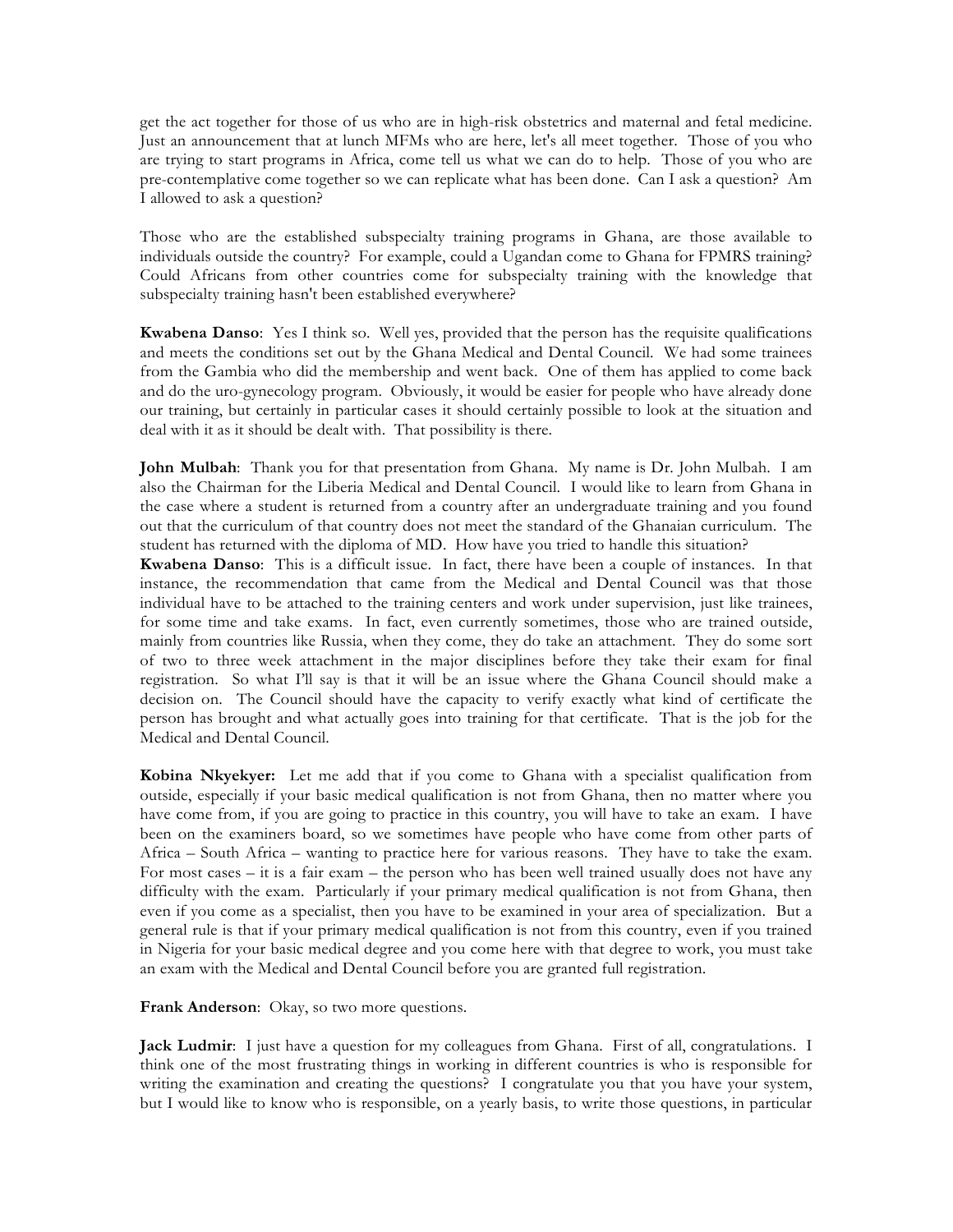in our specialty, in OBGYN?

**Kobina Nkyekyer**: The faculty has fellows who provide questions for the examination. The questions are submitted. We screen the questions and decide which ones to use. They are also involved in the clinical exam. I don't know if that answers your question.

First of all, we encourage people to bring us questions and we set up question banks. I still don't know if I am answering your question or don't understand what you are saying. It is the fellows in the faculty who provide questions, especially those who are from the academic centers who provide the questions; we vet the questions and then decide which ones we want to use.

Jack Ludmir: Would you be willing to share that exam with other countries who still don't have a model and don't have enough people to write questions?

**Kobina Nkyekyer**: I don't think it would be a problem. We probably need permission from the College before we can do that.

**Kwabena Danso**: Let me add here that in any particular examination, even those who submitted questions do not know if their questions are appearing. You are asked to submit questions to the College. The questions are screened and may be modified, they may be merged with other questions. So in any particular examination, it is the chief examiner, and that is the faculty chairman who knows which questions are appearing for that examination. I think this is important. It happens in the Ghana College and also happens in the West African College. We submit questions all the time. If you submit questions today, your question might appear two or three years later. You will not know until one day, maybe when you are called to be an examiner and say, 'Oh, this question probably came from me.' That's how it is.

**Frank Anderson**: You know there are thousands of questions that exist out there that we could mobilize questions from everyone. Jeff?

**Jeff Wilkinson**: Can I change the topic to the fellowship training programs for a second? I think the fellowship training is a critical part of expanding expertise of care in any region, including sub-Saharan Africa. Certain centers will be critical to establish fellowships. One thing that I would encourage you to do is to not repeat the same mistakes that have been happening in the US or Europe just because they have been happening. Number one example being urodynamics that was brought up. But even more seriously, I think it emphasizes the need to get excellence in the residency training programs in the subspecialties so that when they finish most of the graduates can do 80% of the prolapse cases and do a radical hysterectomy. For the foreseeable future, fellowship programs are not going to be the norm, so excellence in training in the residency is the critical part.

The last point is that, most fistula surgeons who are trained in Sub-Saharan Africa also are not trained in pelvic organ prolapse so I don't think you can expect to go into current fistula centers and expect them to immediately take up the pelvic organ prolapse and stress urinary incontinence training, mostly the prolapse. But it is a laudable goal. Of course, everyone with pelvic organ prolapse and stress urinary incontinence needs attention as well. The morbidity and suffering with fistula patients can't be denied in relation to that, but I applaud Lauri for her efforts, because she is really leading the way along with her Ghanaian colleagues and others.

**Gloria Asare**: I have a follow up question to the foreign graduates taking exams. Have you had a situation where after affiliation, the examination candidates fail a couple of time? If yes, what do you do in that situation? And then sometimes, countries that are doing this training have a bilateral agreement with the host country. So there is also the politics around that. Have you experienced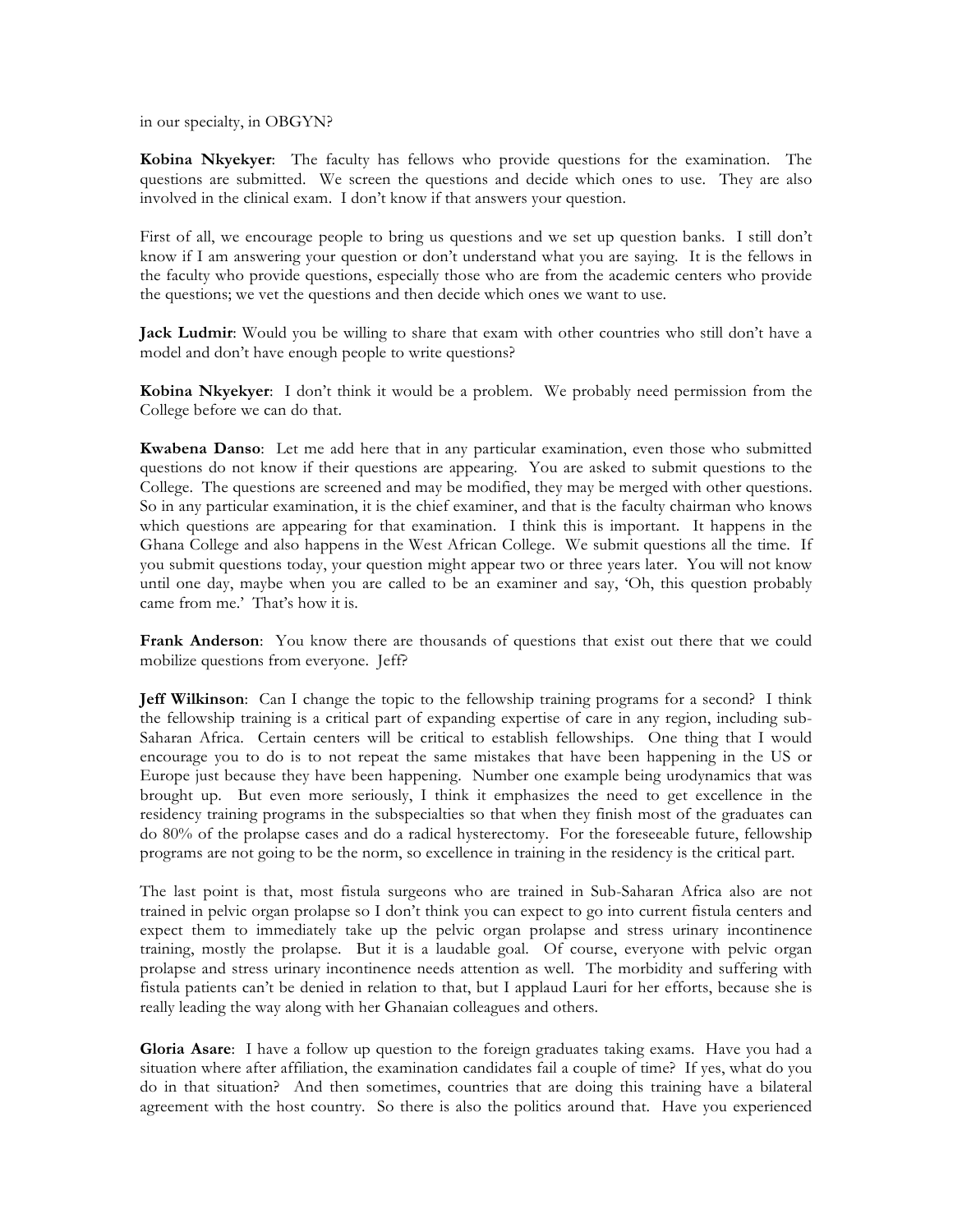that and how did you handle it?

**Kobina Nkyekyer**: Let me answer the second question first. Where there is bilateral governmentto-government agreement, candidates that are sent for training may be given an exemption by the medical and dental consoles so that they can have their training. And that has happened before. When somebody comes and is to take their exam, the councils usually advises that they spend some time in one of the major hospitals so that they will get to know how things are done here. Obviously, if you train in a completely different environment, you may not be familiar with the peculiar problems that we have here. So the Council advises that before anyone takes an exam, they have an attachment with one of the big hospitals.

Regarding your question about somebody who takes exam once, twice, or thrice, what may happen is that the candidate may be advised or asked to have a special attachment and training again and then take the exam. If you don't pass the exam, and you want to practice here, than that would be a difficult situation. As I said, on the governmental level, there is always the possibility that the Ghana Medical and Dental Council for the purposes of somebody coming in to train, may grant them temporary registration.

**Kwabena Danso**: A little addition is that in those bilateral agreements we always require the provision that if one country is training for us because of lack or needs, the person they train should be qualified to practice in that country in the first instance. If, for instance, we're training somebody for Liberia, at the end of the training if we do not accept that person to practice in our country, then Liberia should not do the same. That provision must build that after qualification that person is otherwise qualified to practice in that country. That solves a lot of problems.

**Frank Anderson**: Thanks, we are going to need to move on, because, of course, we are behind a little bit. One thing that we haven't done either is take a group picture. Group picture, Donatus, can we do that? I think we should do that before lunch. Of course, Madeline has this taken care of. Before you get your plate for lunch, we will have our picture taken on the front stairs downstairs. Before we do that, we will be moving into our thematic working groups. And Madeline is going to explain where those are going to be. Our technical material is up now. Now is the time to process. I have got some discussion guides for each of the group, for the American group to discuss what we are going to do next, the African to describe what they are going to do next, and the governmental groups to get together and describe what they are going to do next. We can hear about that this afternoon and talk about our process this afternoon. But we are going to have our thematic working groups now, then we will have a coffee break, then we will have group work for two hours, and then we will have lunch.

**Madeline Taskier:** So, as you guys can see up here, for the thematic working groups, the American OBGYNs will be in the zero room on the ground floor and Frank is going to moderate. With each group, we set up the tables the same way so break yourselves out as you are most comfortable, but we will have discussion questions at each table. You are going to work together at those tables for fifteen, twenty minutes to warm up, break the ice, start discussions. Then Frank is going to moderate a general discussion in those rooms that we can all sort of share. As I said, the American OBGYNs will be in the zero room on the ground floor with Frank. The African OBGYNs will be in the seminar room on the third floor with Professor Danso moderating with the same format – little breakout work groups and then a larger discussion – and Gaurang will also be in that room, and the Ministry of Health professional society representatives will be in the Board Room, also on the third floor. Ray de Vries is going to help moderate that and I'll be in that room as well. Does anyone have any questions?